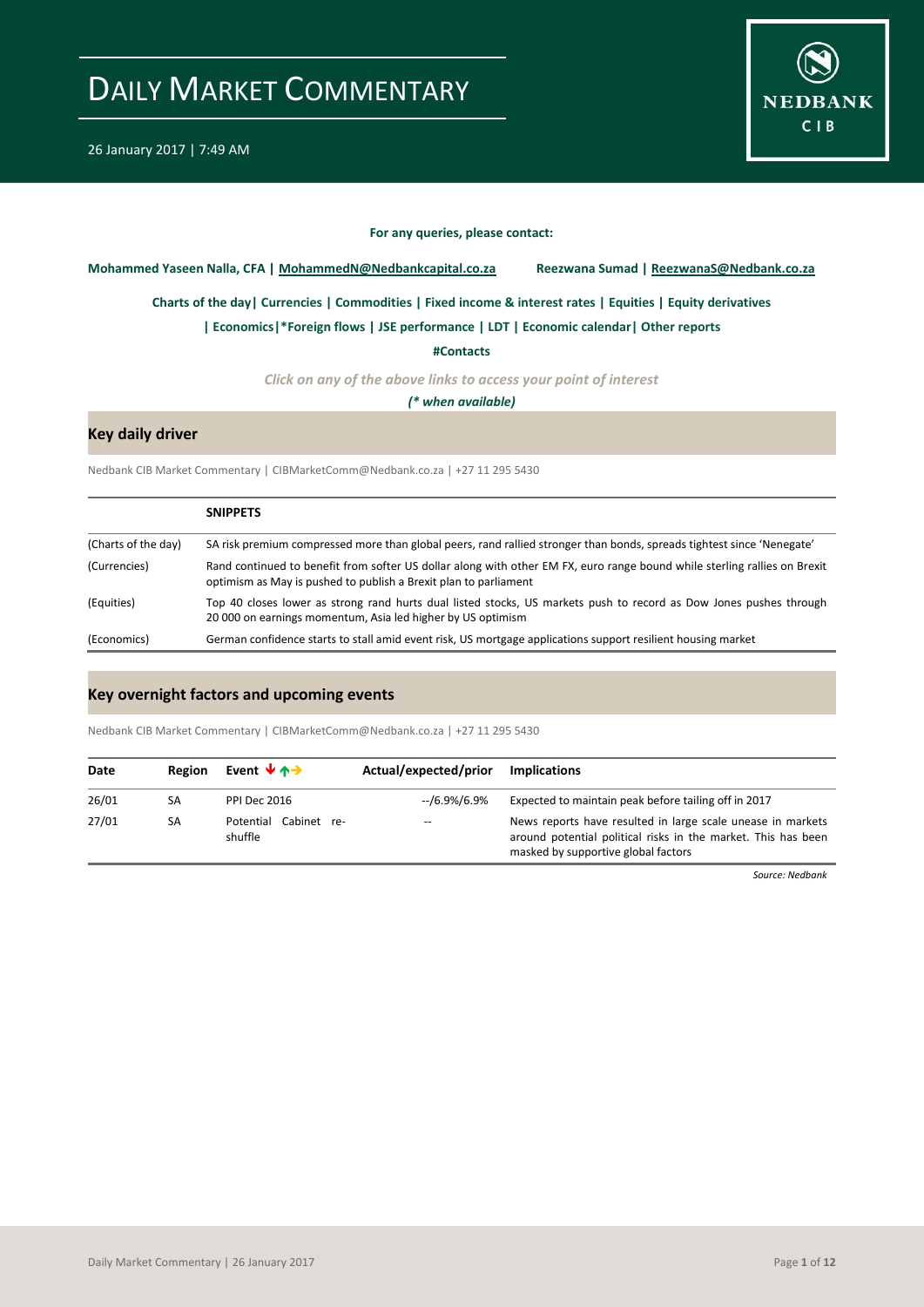### <span id="page-1-0"></span>**Charts of the day** [back to top](#page-0-0) back to top

Nedbank CIB Market Commentary | CIBMarketComm@Nedbank.co.za | +27 11 295 5430

- The recent rally in global risk appetite has favoured the rand and SA assets along with some of our EM peers. When comparing the R186/US 10 year spread, the compression is evident and has led to the best levels since the December 2015 'Nenegate' sell off. At around 620 bps, the spread is almost in line with the long term average around 600 bps implying a significantly benign outlook of domestic SA orientated risks. This, in the context of event risk around an ANC policy and elective conference this year, may be too complacent.
- The extent of the optimism is driven by both global and local factors evidenced by the fact that while the EMBS has narrowed by 245bps since the Jan 2016 peaks, the R186/US 10 year spread has fallen by 288bps. This is further compounded by the fact that the rand appears to have done the 'heavy lifting' having rallied more strongly than the bonds. This implies that there is more risk in tactical positioning in the currency rather than the underlying assets.
- Admittedly, SA has done relatively better than peers such as Mexico (hurt by Trump policy reform), Turkey (hurt by elevated political and economic risk) and Brazil (worse economic backdrop relative to SA). This has seen the CDS spread on SA sovereign debt decouple from the 'Brazil-Turkey' nexus and gravitate toward a more centrist positioning relative to EM peers. This suggests a degree of confidence in the credibility of both the National Treasury and the SARB, while it may be argued that it is too tight a spread to encapsulate some of the more unquantifiable risks such as the rumoured potential Cabinet reshuffle and the commensurate noise associated with the ANC succession debate.





#### **Rand has rallied stronger than bonds**



*Source: Bloomberg, Nedbank*

#### **SA risk premium has compressed more than global peers such as Mexico, Turkey and Brazil**



*Source: Bloomberg, Nedbank*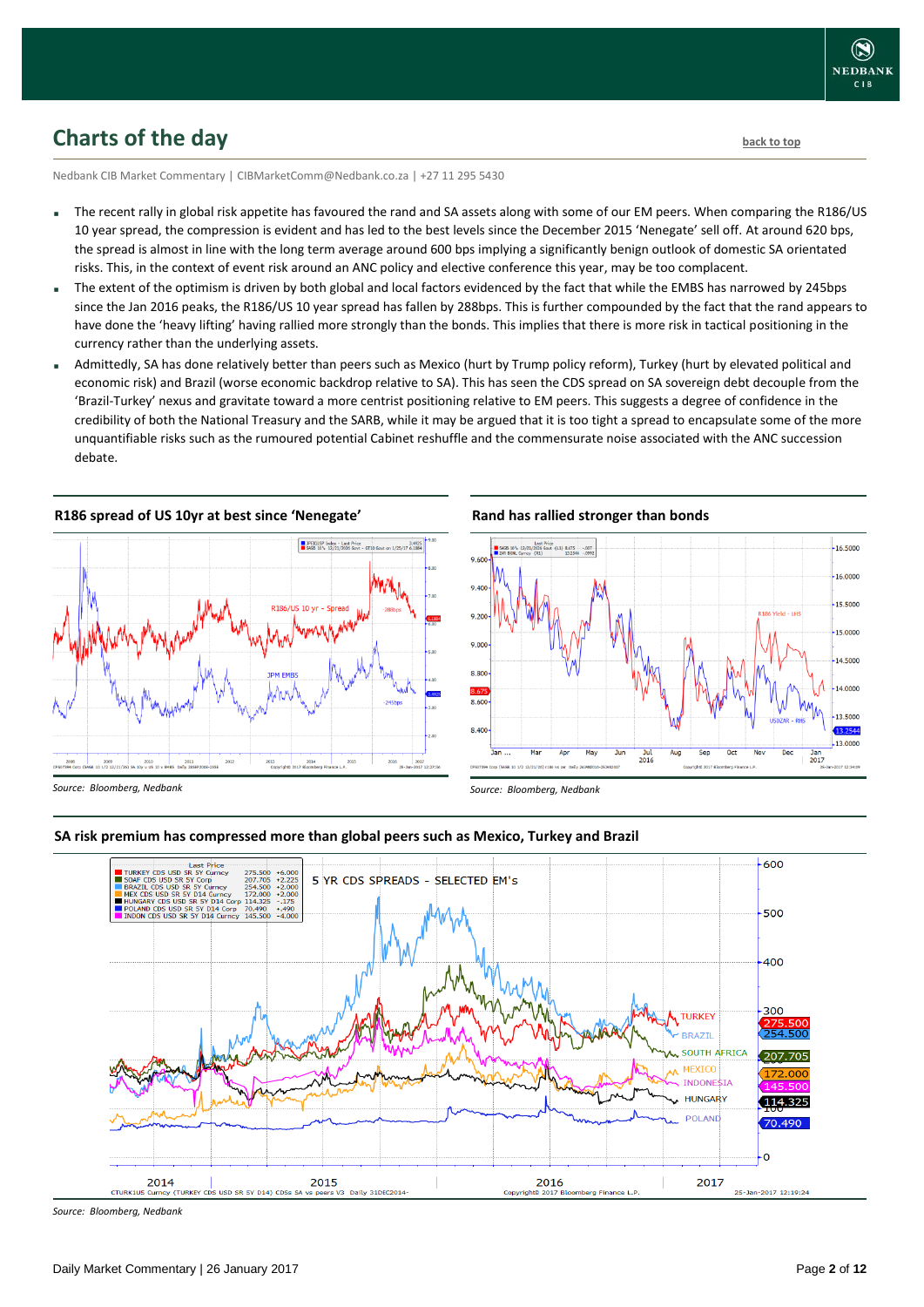

### <span id="page-2-0"></span>**Currencies [back to top](#page-0-0)**

Business Banking FX | +27 11 535 4003 | Corporate FX | +2711 535 4002 | Institutional FX | +2711 535 4005

- The local session opened with the rand trading marginally below the 13.40 level, some initial demand for dollars into the improvement, but this demand was easily satisfied and the local unit posted significant gains on the day, touching a best level of 13.2300. This morning the rand is trading at 13.2600, unchanged from the local close last night, EURZAR is trading at 14.2550 and GBPZAR is currently trading at 14.2575.
- On the international front markets were again far more subdued, EURUSD occupying a 60 point trading range on the day. This morning it is trading at 1.0760 toward the upper end of the previous day's range. Gold has relinquished some of its recent gains, and significantly has dipped below the 1200.00 level, currently trading at 1199.00.
- Data releases scheduled for today, locally we have PPI, from Germany GFK consumer confidence, from the U.K GDP. From the U.S we have a number of releases including jobless claims, Trade, Chicago FED index, new home sales and leading index.
- This week the rand has shown significant resilience, after breaching the technically significant level at 13.4000, which appeared to be the catalyst for some stale long dollar positions exiting. Thus far, the local unit has extended and consolidate on these gains, despite demand for dollars from importers into this improvement.

| $\frac{1}{2}$ . Sociology and the second control to stay the second second second second second second second second second second second second second second second second second second second second second second second sec |            |                        |                             | $-0.2000000$                |                       |                  |
|-----------------------------------------------------------------------------------------------------------------------------------------------------------------------------------------------------------------------------------|------------|------------------------|-----------------------------|-----------------------------|-----------------------|------------------|
| <b>Majors</b>                                                                                                                                                                                                                     | Last price | $\%$ $\Delta$<br>$-1d$ | $\%$ $\Delta$<br><b>MTD</b> | $\%$ $\Delta$<br><b>YTD</b> | <b>Month</b><br>trend | <b>USD</b> trend |
| <b>GBPUSD</b>                                                                                                                                                                                                                     | 1.27       | 0.40                   | 2.57                        | 2.57                        | ⇑                     | USD weakness     |
| <b>EURUSD</b>                                                                                                                                                                                                                     | 1.08       | 0.20                   | 2.31                        | 2.31                        | ⇑                     | USD weakness     |
| <b>USDJPY</b>                                                                                                                                                                                                                     | 113.27     | $-0.35$                | $-3.15$                     | $-3.15$                     | ⊕                     | USD weakness     |
| <b>USDA UD</b>                                                                                                                                                                                                                    | 1.32       | $-0.18$                | $-4.89$                     | $-4.89$                     | ⊕                     | USD weakness     |
| <b>Rand crosses</b>                                                                                                                                                                                                               | Last price | $\%$ $\Delta$<br>$-1d$ | $\%$ $\Delta$<br><b>MTD</b> | $\%$ $\Delta$<br><b>YTD</b> | <b>Month</b><br>trend | <b>ZAR</b> trend |
| <b>USDZAR</b>                                                                                                                                                                                                                     | 13.26      | $-0.25$                | $-3.51$                     | $-3.51$                     | ⊕                     | ZAR strength     |
| <b>GBPZAR</b>                                                                                                                                                                                                                     | 16.78      | 0.15                   | $-0.95$                     | $-0.95$                     | ⊕                     | ZAR strength     |
| <b>EURZAR</b>                                                                                                                                                                                                                     | 14.26      | $-0.05$                | $-1.30$                     | $-1.30$                     | ⊕                     | ZAR strength     |
| <b>AUDZAR</b>                                                                                                                                                                                                                     | 10.04      | $-0.13$                | 1.37                        | 1.37                        | ♠                     | ZAR weakness     |
| <b>ZARJPY</b>                                                                                                                                                                                                                     | 8.54       | $-0.10$                | 0.17                        | 0.17                        | ♠                     | ZAR strength     |
| <b>African FX</b>                                                                                                                                                                                                                 | Last price | $\%$ $\Delta$<br>$-1d$ | $\%$ $\Delta$<br><b>MTD</b> | $\%$ $\Delta$<br><b>YTD</b> | <b>Month</b><br>trend | <b>ZAR</b> trend |
| ZARMWK (Malaw ian kw acha)                                                                                                                                                                                                        | 54.63      | 0.36                   | 3.11                        | 3.11                        | ♠                     | ZAR strength     |
| ZARBWP (Botsw ana pula)                                                                                                                                                                                                           | 0.79       | 0.04                   | 0.99                        | 0.99                        | ⇑                     | ZAR strength     |
| ZARKES (Kenyan shilling)                                                                                                                                                                                                          | 7.85       | 0.33                   | 5.16                        | 5.16                        | ⇑                     | ZAR strength     |
| ZARMUR (Mauritian rupee)                                                                                                                                                                                                          | 2.69       | 0.23                   | 2.47                        | 2.47                        | ♠                     | ZAR strength     |
| ZARNGN (Nigerian naira)                                                                                                                                                                                                           | 23.75      | 1.21                   | 3.55                        | 3.55                        | ⇑                     | ZAR strength     |
| ZARGHS (Ghanian cedi)                                                                                                                                                                                                             | 0.33       | 0.71                   | 5.14                        | 5.14                        | ⇑                     | ZAR strength     |
| ZARZMW (Zambian kw acha)                                                                                                                                                                                                          | 0.74       | 0.57                   | 1.99                        | 1.99                        | ⇑                     | ZAR strength     |
| ZARMZN (Mozambican metical)                                                                                                                                                                                                       | 5.32       | 0.35                   | 2.12                        | 2.12                        | ⇑                     | ZAR strength     |
| Source: Bloomberg & Nedbank CIB                                                                                                                                                                                                   | Time       |                        | 2017/01/26 07:12            |                             |                       |                  |

Possible trading range in the rand today 13.1500 to 13.4500.

*\*Please note that the sign on the % change reflects the change on the headline number. The narrative indicates the trend direction over the month. For trade in any of these currencies, contact our FX dealing desks*



**USDZAR**

*Source: Bloomberg, Nedbank*

# **EUR/USD**



*Source: Bloomberg, Nedbank*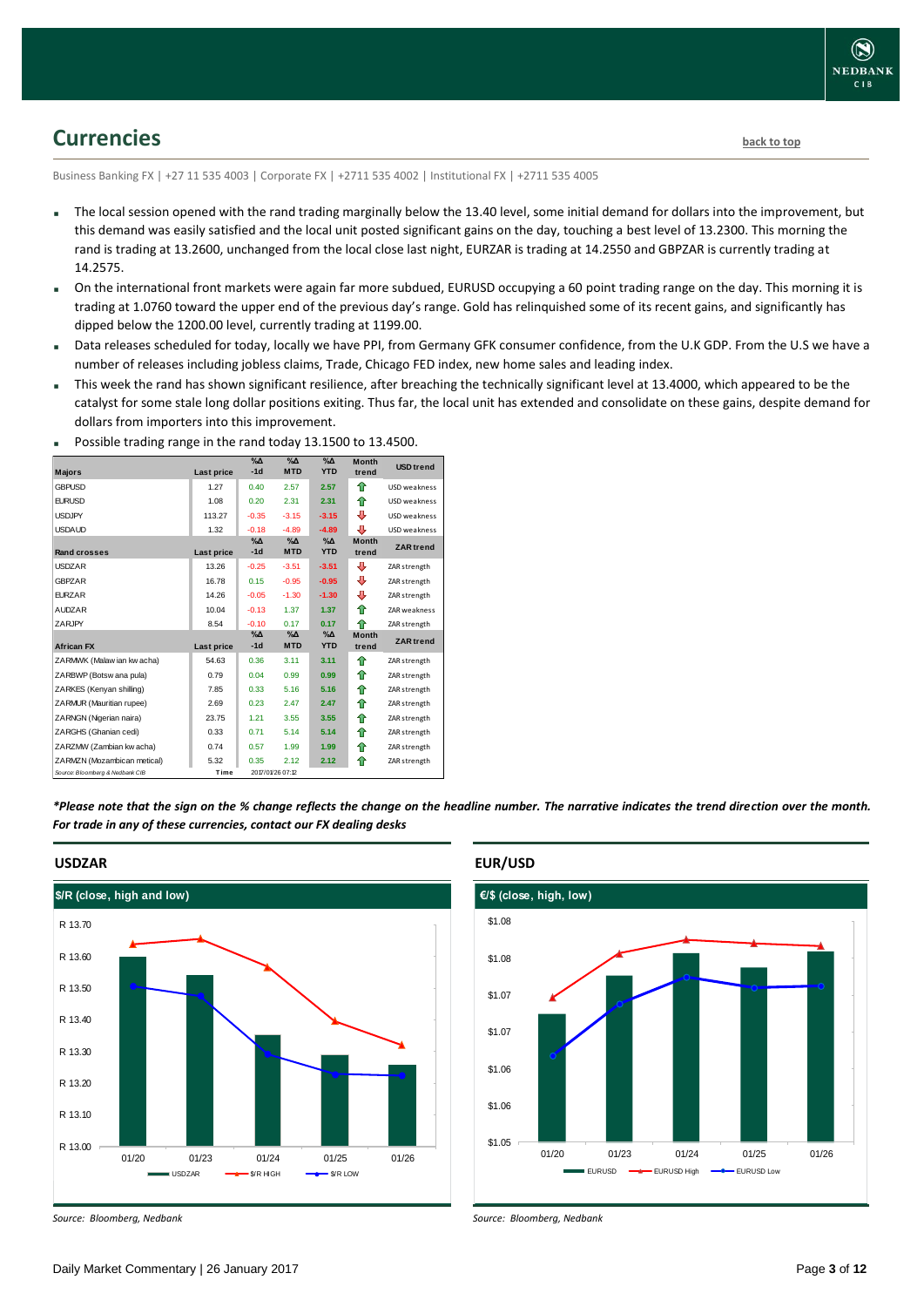<span id="page-3-0"></span>**Commodities [back to top](#page-0-0)** 

Nedbank CIB Market Commentary | CIBMarketComm@Nedbank.co.za | +27 11 295 5430| +27 11 535 4038

- Gold slipped further yesterday despite a softer dollar. This was due to a continued rally in risk assets which eroded safe haven demand for bullion in favour of equities. We maintain a negative view on gold on overbought momentum, growth optimism and a longer term stronger dollar despite short term weakness.
- Brent crude oil remains range bound around the \$55 pivot with little to drive direction in the near term. As has been the case recent, OPEC cuts are counterbalanced by rising US stockpiles which are keeping a lid on prices in the near term.

| <b>Commodities</b>              | Last price | $\% \Delta$<br>$-1d$ | %Δ<br><b>MTD</b> | %Δ<br><b>YTD</b> | <b>Month</b><br>trend |
|---------------------------------|------------|----------------------|------------------|------------------|-----------------------|
| Brent near future (\$)          | 55.57      | 0.89                 | $-2.20$          | $-2.20$          | ⊕                     |
| WTI crude (\$)                  | 53.20      | 0.85                 | $-0.97$          | $-0.97$          | л                     |
| Gold spot (\$)                  | 1 199.04   | 0.10                 | 4.49             | 4.49             | 11                    |
| Platinum spot (\$)              | 984.00     | 0.33                 | 8.96             | 8.96             | ⇑                     |
| SA w hite maize spot (R)        | 3 088.00   | $-3.14$              | $-12.82$         | $-12.82$         | л                     |
| Source: Bloomberg & Nedbank CIB | Time       |                      | 2017/01/26 07:12 |                  |                       |

### **Platinum vs Gold Platinum vs. Gold**



**Brent Crude vs West Texas Intermediate Brent Crude vs West Texas Intermediate** 



*Source: Bloomberg*

*Source: Bloomberg*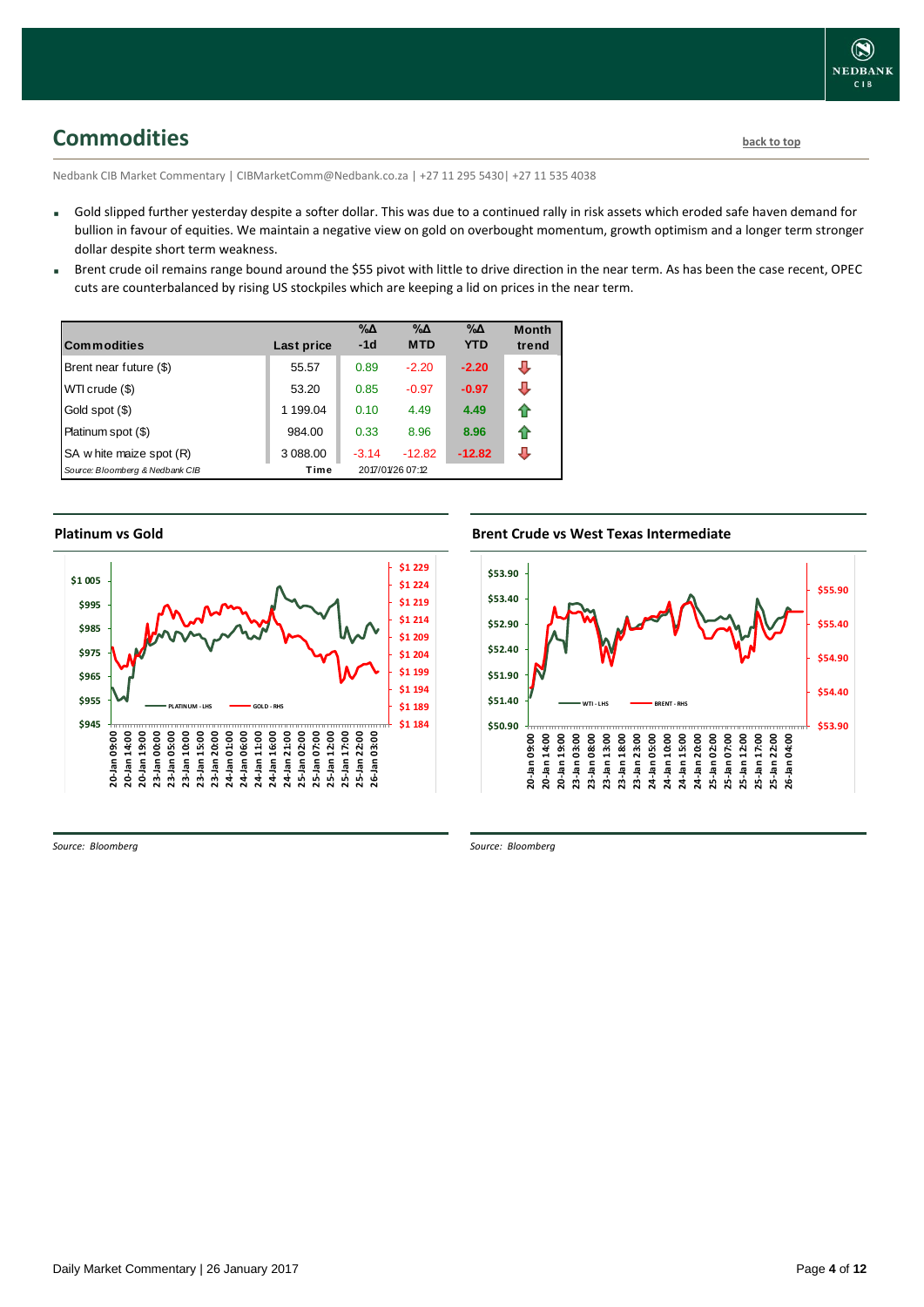# <span id="page-4-0"></span>**Fixed income and interest rates back to the line of the set of the set of the set of the set of the set of the set of the set of the set of the set of the set of the set of the set of the set of the set of the set of th**

Bond flow sales |+2711 535 4021 | Corporate Money Markets | +2711 535 4007 | Business Bank Money Markets | +2711 535 4006

|                                 |                   | Δ<br>1 <sub>d</sub> | Δ<br><b>MTD</b>  | Δ<br><b>YTD</b> | <b>Month</b> |
|---------------------------------|-------------------|---------------------|------------------|-----------------|--------------|
| <b>Bonds</b>                    | <b>Last price</b> |                     |                  |                 | trend        |
|                                 | $\frac{0}{2}$     | bps                 | bps              | bps             |              |
| R203-0.6 yrs                    | 7.84              | 14.10               | 14.00            | 14.00           | ⇑            |
| R208-4.2 yrs                    | 8.06              | 0.20                | $-21.90$         | $-21.90$        | ₽            |
| R186-9.9 yrs                    | 8.74              | $-0.50$             | $-17.50$         | $-17.50$        | ⊕            |
| R2048-31.1 yrs                  | 9.48              | $-0.10$             | $-14.00$         | $-14.00$        | ⇩            |
| <b>US 10 yr</b>                 | 2.52              | 0.80                | 7.60             | 7.60            | ⇑            |
| <b>UK 10 yr</b>                 | 1.47              | 4.92                | 18.72            | 18.72           | ⇑            |
| German 10 yr                    | 0.46              | 13.73               | 123.08           | 165.14          | ♠            |
| Japan 10 yr                     | 0.09              | 17.57               | 89.13            | 89.13           | ⇑            |
|                                 |                   | Δ                   | Δ                | Δ               | <b>Month</b> |
| <b>Money Market</b>             | <b>Last price</b> | 1 <sub>d</sub>      | <b>MTD</b>       | <b>YTD</b>      | trend        |
|                                 | $\frac{0}{2}$     | bps                 | bps              | bps             |              |
| SA repo rate                    | 7.00              | 0.00                | 0.00             | 0.00            | ⇨            |
| SA prime rate                   | 10.50             | 0.00                | 0.00             | 0.00            | ⇛            |
| SA CPI (MTD = previous month)   | 6.80              |                     | 20.00            |                 | ⇑            |
| SA 3m JIBAR                     | 7.37              | 0.90                | 0.90             | 0.90            | ⇑            |
| SA 3m NCD                       | 7.33              | 0.00                | $-5.00$          | $-5.00$         | ⊕            |
| SA 6m NCD                       | 7.95              | 2.50                | $-2.50$          | $-2.50$         | ⇩            |
| SA 12m NCD                      | 8.43              | 2.50                | $-2.50$          | $-2.50$         | ₽            |
| US 3m LIBOR                     | 1.03              | $-0.61$             | 3.39             | 3.39            | ⇑            |
| UK 3m LIBOR                     | 0.36              | 0.22                | $-0.33$          | $-0.33$         | ⊕            |
| Japan 3m LIBOR                  | 0.00              | 1.57                | 5.67             | 5.67            | ⇑            |
| Source: Bloomberg & Nedbank CIB | Time              |                     | 2017/01/26 07:12 |                 |              |

|                                  |            | Δ              | Δ          | Δ          | <b>Month</b> |
|----------------------------------|------------|----------------|------------|------------|--------------|
| <b>FRAs and Swaps</b>            | Last price | 1 <sub>d</sub> | <b>MTD</b> | <b>YTD</b> | trend        |
|                                  | $\%$       | bps            | bps        | bps        |              |
| 3X6 FRA                          | 7.40       | 0.00           | 1.00       | 1.00       | ⇑            |
| 6X9 FRA                          | 7.42       | 0.00           | 0.00       | 0.00       | ⇛            |
| 9X12 FRA                         | 7.42       | 0.00           | $-3.00$    | $-3.00$    | ⊕            |
| <b>18X21 FRA</b>                 | 7.46       | 0.00           | $-7.00$    | $-7.00$    | ⊕            |
| SA 2yr Swap                      | 7.43       | 0.00           | $-3.30$    | $-3.30$    | ⊕            |
| SA 3yr Swap                      | 7.50       | 0.00           | $-5.30$    | $-5.30$    | ⊕            |
| SA 5yr Swap                      | 7.72       | 0.00           | $-9.10$    | $-9.10$    | ⊕            |
| SA 10yr Swap                     | 8.19       | 1.50           | $-14.10$   | $-16.00$   | ⊕            |
| SA 15yr Swap                     | 8.34       | 0.25           | $-15.00$   | $-15.00$   | ⊕            |
|                                  |            | Δ              | Δ          | Δ          | <b>Month</b> |
| <b>Spreads</b>                   | Last price | 1 <sub>d</sub> | <b>MTD</b> | <b>YTD</b> | trend        |
|                                  | %          | bps            | bps        | bps        |              |
| 2v10v                            | $-0.76$    | $-1.50$        | 10.80      | 12.70      | ⇑            |
| 3v10v                            | $-0.67$    | $-1.50$        | 8.80       | 10.70      | ✿            |
| R186-R203                        | 1.04       | $-14.60$       | $-31.50$   | $-31.50$   | ⊕            |
| R2048-R186                       | 0.74       | 0.40           | 3.50       | 3.50       | 合            |
| 5y-R186                          | $-1.02$    | 0.50           | 8.40       | 8.40       | 合            |
|                                  |            |                | 3.40       | 1.50       | 合            |
| 10y-R186                         | $-0.57$    | 2.00           |            |            |              |
| 15y-R186                         | $-0.41$    | 0.75           | 2.50       | 2.50       | ✿            |
| SA 5yr CDS spread - basis points | 209.67     | 4.19           | $-7.34$    | $-7.34$    | ⊕            |

Daily Market Commentary | 26 January 2017 Page **5** of **12**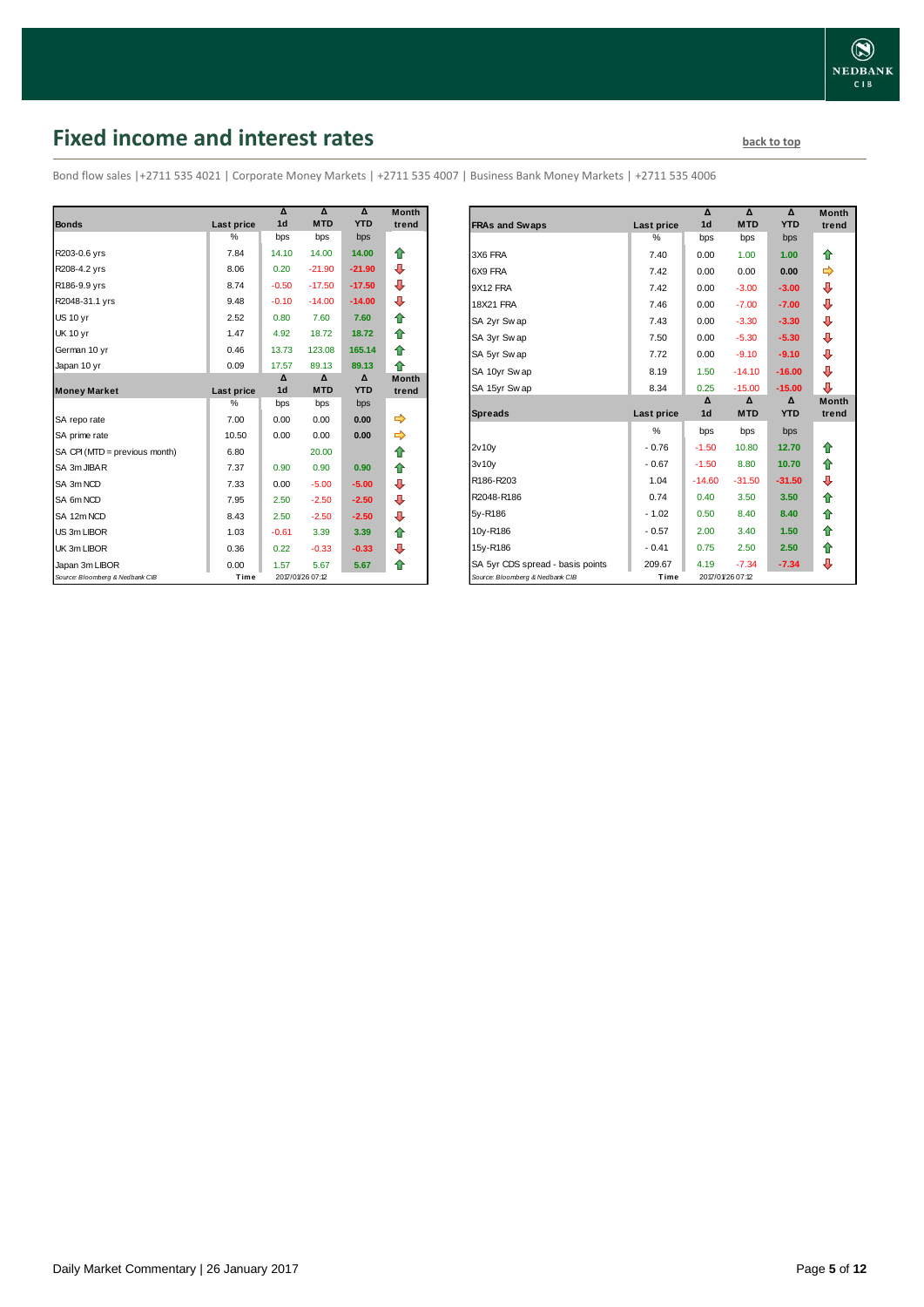

### <span id="page-5-0"></span>**Equities [back to top](#page-0-0)**

Cash equities | +2711 535 4030/31

#### **South Africa**

The JSE pulled back from a strong start as a stronger rand weighed on mining stocks. The Top 40 fell 2 tenths of a percent and the broader based All Share lost just under 2 tenths of a percent. Resource shares were the first to come under pressure which later spread to other sectors. Kumba Iron Ore continued its fine form bringing its 3- day rally to over 20 percent while Sibanye ended its recent run losing 7.5 percent. Today investors will be keeping an eye on Anglo American, Anglo American Platinum and Lonmin. The companies in the Anglo American stable will be reporting 2016 fourth quarter sales and revenue figures while Lonmin will be holding its annual general meeting. In the news, African Bank announced that they would be undergoing a name change to African Phoenix Investments Ltd., with trading in these shares commencing on the JSE on the 1st February 2017. Value traded was R24bn and the rand was R13.25 at to the dollar.

#### **UK/Europe**

 European shares traded higher as a combination of positive earnings and increased sentiment that Trump will follow through with his infrastructure spend buoyed markets. Banks and insurers were the top performers. Spain's Banco Santander rose over 4% after posting better than expected quarterly profit. The DAX was the top performer up 1.8%. Deutsche Bank jumped over 5%. In France, the CAC gained just under a percent with Societe Generale & BNP Paribas both up over 4% while Telecom stocks lagged. The FTSE rose a mere 3 tenths of a percent as poor performances by mining and resource shares weighed on the bourse. Vodafone plunged over 3% after suffering a broker downgrade.

#### **USA**

U.S. followed European markets and put in a solid performance with both major averages up 8 tenths of a percent. President Trump has been proceeding with plans to boost the economy; his latest endeavours include revising the Dakota Pipeline and Keystone XL Projects. The DOW closed managed to breach the 20,000 level and closed at 20,068.51 while the S&P closed at 2,298.37. Industrials led gains supported by positive earnings by Boeing which gained over 4%, while IT hardware manufacturer Seagate technology jumped over 15% after reporting better than expected results. The recent spate of positive corporate results has renewed investors optimism in economic growth. Companies reporting earnings today include Caterpillar, Ford Motor Co., Microsoft, Alphabet and Intel. While economic data for the region includes initial jobless claims.

#### **Asia**

 Asian markets are trading higher this morning as the global rally continues and banks and financial shares extend their gains. At the time of writing the Nikkei was up 1.4% led by stronger financial and technology sectors. The Shanghai Composite lagged gains up just over a tenth of a percent. China's central bank said that it is trying to curb excess leverage in the financial system by limiting new loans. It has requested that banks keep mortgage lending in the first quarter of 2017 below the increase seen in the fourth quarter of 2016. Banks who fail to comply with this may see higher costs imposed on them or receive reduced interest rates on their reserves placed with the central bank. In mainland China, the Hang Seng rose 1.2%. HSBC and Tencent rose 1.7% and 1.4% respectively. In ASX in Australia is a closed for the Australia day bank holiday.

|                          |            | $\%$ $\Delta$ | %Δ         | $\sqrt[6]{\Delta}$ | <b>Month</b> |
|--------------------------|------------|---------------|------------|--------------------|--------------|
| <b>Developed Markets</b> | Last price | $-1d$         | <b>MTD</b> | <b>YTD</b>         | trend        |
| Dow Jones                | 20 068.51  | 0.78          | 1.55       | 1.55               | ⇑            |
| Nasdag                   | 5 656.34   | 0.99          | 5.08       | 5.08               | ⇑            |
| S&P 500                  | 2 2 9 8.37 | 0.80          | 2.66       | 2.66               | ⇮            |
| DJ Eurostoxx 50          | 3 3 26.15  | 1.36          | 1.08       | 1.08               | ⇑            |
| <b>DAX</b>               | 11 806.05  | 1.82          | 2.83       | 2.83               | 合            |
| CAC                      | 4877.67    | 0.99          | 0.32       | 0.32               | ⇑            |
| <b>FTSE</b>              | 7 164.43   | 0.20          | 0.30       | 0.30               | 合            |
| ASX200                   | 5 671.51   | 0.38          | 0.10       | 0.10               | 合            |
| Nikkei 225               | 19 376.86  | 1.68          | 1.37       | 1.37               | ♠            |
| <b>MSCI World</b>        | 1805.81    | 0.85          | 3.12       | 3.12               | ♠            |
|                          |            | %Δ            | %∆         | %Δ                 | <b>Month</b> |
| <b>Emerging Markets</b>  | Last price | $-1d$         | <b>MTD</b> | <b>YTD</b>         | trend        |
| Hang Seng                | 23 365.01  | 1.37          | 7.22       | 6.20               | ⇑            |
| Shanghai                 | 3 153.77   | 0.13          | 1.62       | 1.62               | ⇑            |
| Brazil Bovespa           | 65 840.09  | 0.14          | 9.32       | 9.32               | 合            |
| India - NSE              | 27 708.14  | 1.21          | 4.06       | 4.06               | ↟            |
| <b>Russia Micex</b>      | 2 176.00   | 0.06          | $-2.54$    | $-2.54$            | ⇩            |
| <b>MSCI</b> Emerging     | 912.16     | 0.39          | 5.79       | 5.79               | ⇑            |
|                          |            | %Δ            | %Δ         | %Д                 | <b>Month</b> |
| <b>SA Indices</b>        | Last price | $-1d$         | <b>MTD</b> | <b>YTD</b>         | trend        |
| <b>JSE All Share</b>     | 53 250.79  | $-0.17$       | 5.13       | 5.13               | ⇑            |
| Top 40                   | 46 365.74  | $-0.21$       | 5.61       | 5.61               | ⇑            |
| Resi 10                  | 35 705.82  | $-1.39$       | 11.20      | 11.20              | 合            |
| Indi 25                  | 67 398.92  | $-0.03$       | 4.85       | 4.85               | ⇮            |
| Fini 15                  | 15 283.54  | 0.74          | 1.36       | 1.36               | ⇮            |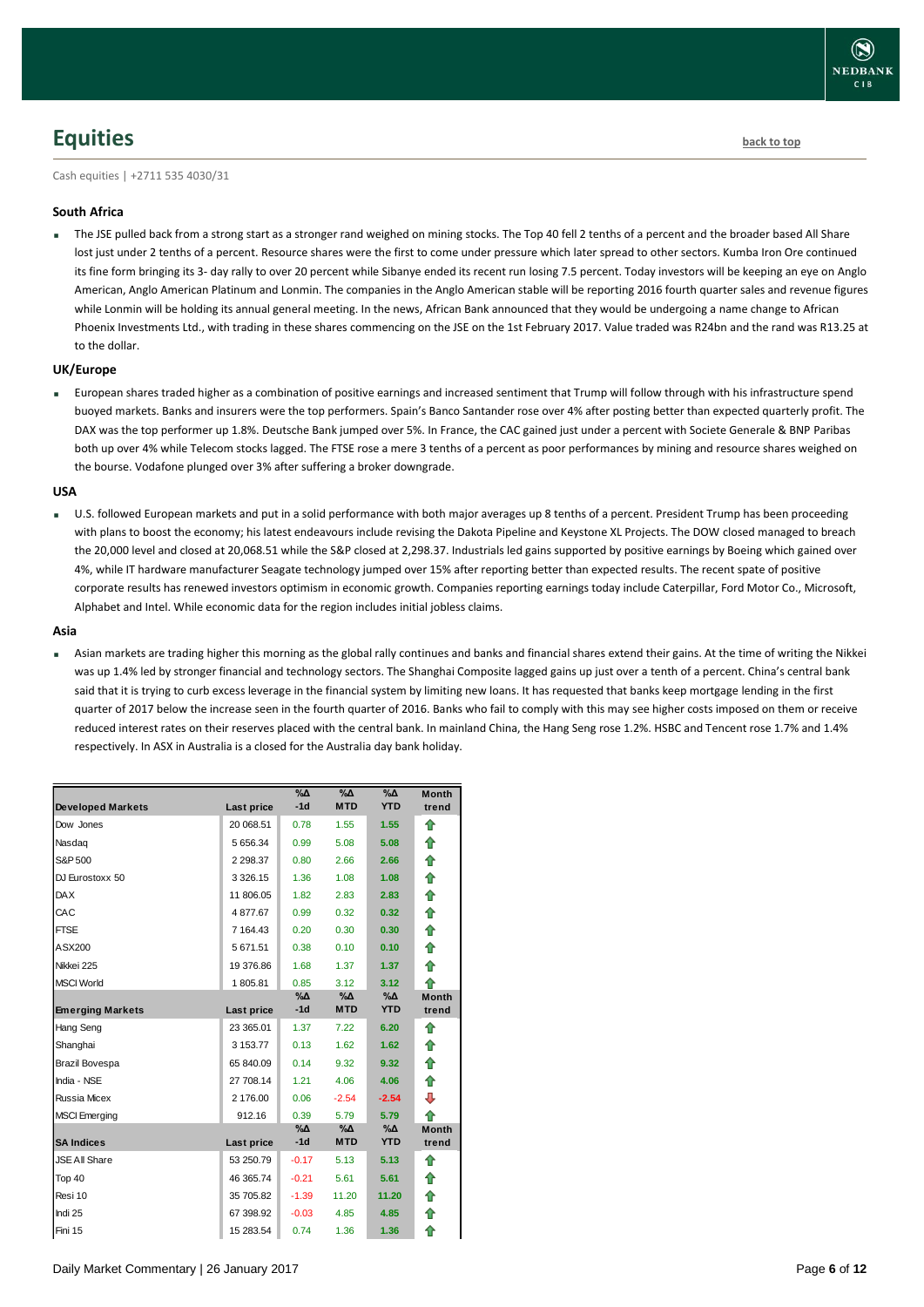

### <span id="page-6-0"></span>**Economics [back to top](#page-0-0)**

Nedbank CIB Market Commentary | CIBMarketComm@Nedbank.co.za | +27 11 295 5430

#### **Germany**

- The German IFO indices showed that confidence seems to be stalling after being remarkably upbeat over the last few months. The Business climate index printed at 109.8 from 111 prior, slightly below estimates for an improvement. The current assessment improved from 116.7 to 116.9 but the expectations index declined from 105.5 to 103.2.
- The slowing momentum in confidence may be underpinned by uncertainty related to the impact of the Brexit and a new US administration on trade performance as well as the potential for domestic political risk in the upcoming general election in the latter part of the year.

**Synopsis: No material changes to our view on monetary policy in the region with the ECB expected to maintain easy monetary policy during 2017. We maintain a weaker euro view which could serve to underpin German export competitiveness. Political risks in the region remain the main event risk over this year which could catalyse a more adverse market reaction in the event that further momentum is gathered from the euro-sceptic parties.**

#### **USA**

MBA mortgage applications in the US rose by 4.0% last week from a sluggish but positive 0.8% prior. Purchases rose by 6% after a decline last week while refinancing was flat at +0.2% from +6.8% prior. Mortgage rates on fixed rate mortgages rose to 4.35% (from 4.27%) and 3.57% (from 3.51%) on the 30 year and 15 year respectively. Average loan sizes rose to \$271 800.

**Synopsis: Recent housing data has been positive and has indicated the resilience of the US housing market. Should the Fed consider a more aggressive hiking cycle, this momentum will likely reverse. Strong housing data is premised on rising disposable incomes and net gains in the labour market. The impact of the incoming administration's policies will need to be gauged over the medium to longer term. We maintain a view of 1 Fed hike in Q3 2017 and a stronger dollar into the end of this year.**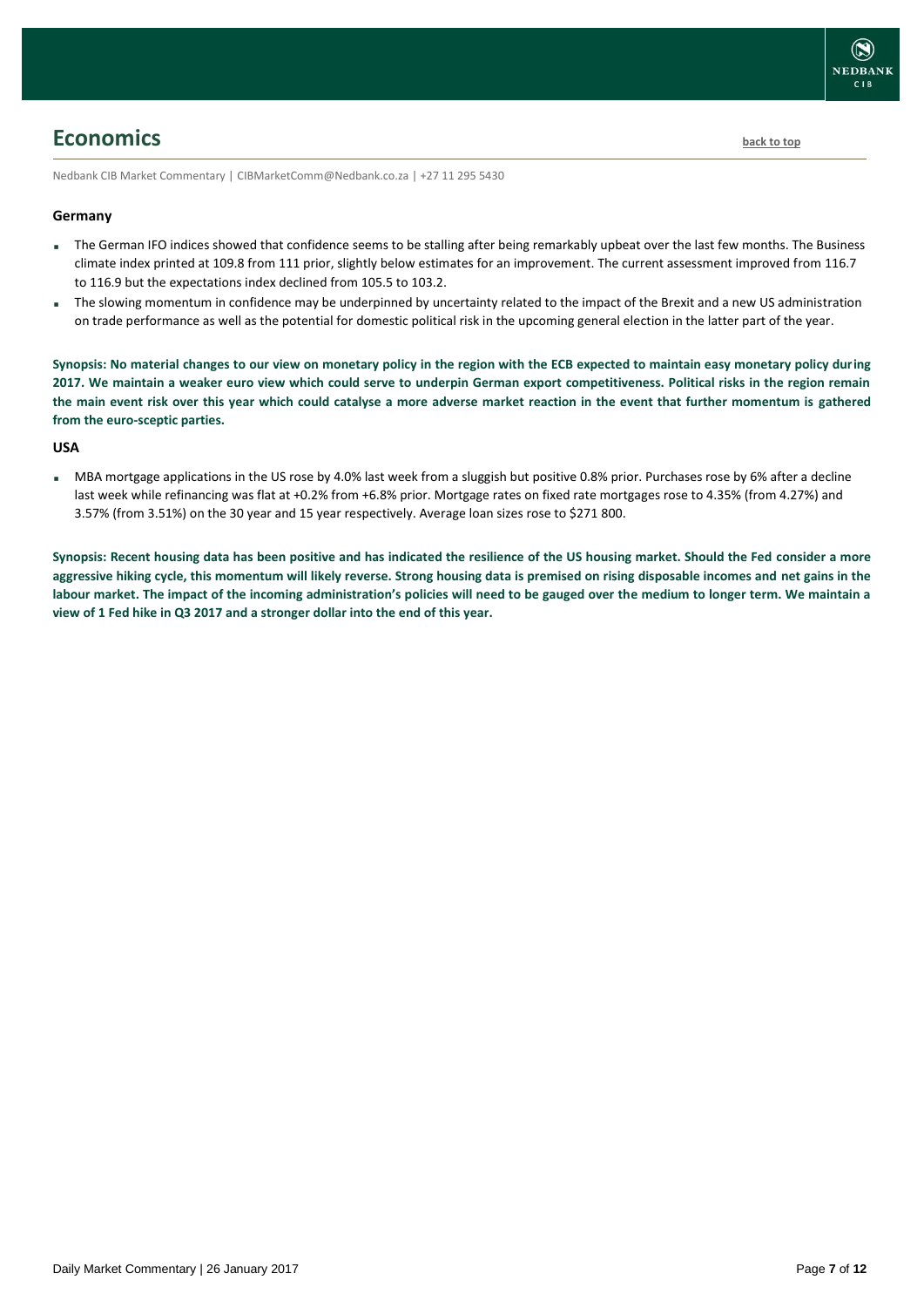# <span id="page-7-0"></span>**JSE performance [back to top](#page-0-0)**

Nedbank CIB Market Commentary | CIBMarketComm@Nedbank.co.za | +27 11 295 5430

|                                         |            | %Δ      | $\sqrt{2}$       | $\sqrt{20}$ | <b>Month</b> |
|-----------------------------------------|------------|---------|------------------|-------------|--------------|
| <b>Top40 constituents</b>               | Last price | -1d     | MTD              | <b>YTD</b>  | trend        |
| AGL: Anglo American Plc                 | 229.92     | $-0.08$ | 17.85            | 17.85       | ⇑            |
| ANG: Anglogold Ashanti Ltd              | 162.89     | $-3.96$ | 6.76             | 6.76        | fr           |
| APN: Aspen Pharmacare Holdings Lt       | 312.98     | 2.48    | 10.37            | 10.37       | ⇑            |
| BAT : Brait Se                          | 79.85      | $-0.42$ | $-8.81$          | $-8.81$     | ⊕            |
| BGA : Barclays Africa Group Ltd         | 165.06     | 0.34    | $-2.15$          | $-2.15$     | ⊕            |
| BID : Bid Corp Ltd                      | 235.12     | $-1.18$ | $-4.09$          | $-4.09$     | ⊕            |
| BIL: Bhp Billiton Plc                   | 244.97     | $-1.78$ | 12.02            | 12.02       |              |
| BTI: British American Tobacco Plc       | 810.40     | 1.56    | 4.08             | 4.08        | ⇑            |
| <b>BVT: Bidvest Group Ltd</b>           | 169.20     | $-0.18$ | $-6.65$          | $-6.65$     | ⊕            |
| CFR : Financiere Richemont-Dep Rec      | 104.14     | 1.51    | 14.77            | 14.77       | ⇑            |
| DSY: Discovery Ltd                      | 117.00     | $-0.43$ | 2.18             | 2.18        | ⋒            |
| FFA: Fortress Income Fund Ltd-A         | 17.65      | 0.46    | 6.52             | 6.52        |              |
| FFB: Fortress Income Fund Ltd           | 35.00      | 0.00    | 8.26             | 8.26        | ⇑            |
| <b>FSR: Firstrand Ltd</b>               | 52.72      | 0.76    | $-0.85$          | $-0.85$     | ⊕            |
| GFI : Gold Fields Ltd                   | 46.30      | $-3.54$ | 6.22             | 6.22        | ⇑            |
| <b>GRT: Grow thpoint Properties Ltd</b> | 26.39      | 0.73    | 1.93             | 1.93        | ⇑            |
| IMP: Impala Platinum Holdings Ltd       | 53.50      | $-2.73$ | 25.18            | 25.18       | fr           |
| INL: Investec Ltd                       | 97.32      | 2.43    | 7.24             | 7.24        | ⇑            |
| <b>INP: Investec Plc</b>                | 97.26      | 1.81    | 7.17             | 7.17        | ⇑            |
| <b>ITU: Intu Properties Plc</b>         | 45.43      | $-0.42$ | $-3.30$          | $-3.30$     | ⇩            |
| LHC : Life Healthcare Group Holdin      | 34.44      | $-0.17$ | 5.64             | 5.64        | ⋒            |
| MEI: Mediclinic International Plc       | 134.10     | 1.21    | 3.15             | 3.15        | n            |
| MND : Mondi Ltd                         | 300.00     | 0.00    | 7.15             | 7.15        | ⇑            |
| MNP: Mondi Plc                          | 300.00     | $-0.08$ | 7.63             | 7.63        | ⇑            |
| MRP: Mr Price Group Ltd                 | 162.05     | 4.54    | 1.57             | 1.57        | ⇑            |
| MTN: Mtn Group Ltd                      | 127.45     | 0.38    | 1.01             | 1.01        | ⇑            |
| NED: Nedbank Group Ltd                  | 239.30     | 0.97    | 0.49             | 0.49        | n            |
| NPN: Naspers Ltd-N Shs                  | 2 135.50   | $-1.42$ | 6.03             | 6.03        | T            |
| NTC: Netcare Ltd                        | 31.80      | $-2.75$ | $-0.13$          | $-0.13$     | ⇩            |
| OML: Old Mutual Plc                     | 35.50      | 0.65    | 3.08             | 3.08        | T            |
| RDF: Redefine Properties Ltd            | 11.21      | 0.54    | 0.18             | 0.18        |              |
| REI: Reinet Investments Sa-Dr           | 28.31      | 1.58    | 5.63             | 5.63        | ⇮            |
| REM: Remgro Ltd                         | 230.26     | 1.70    | 3.23             | 3.23        | ⇑            |
| RMH: Rmb Holdings Ltd                   | 68.00      | 1.06    | 2.41             | 2.41        | ⇑            |
| SAP: Sappi Limited                      | 86.30      | 2.71    | $-4.06$          | $-4.06$     | ⇩            |
| SBK : Standard Bank Group Ltd           | 149.86     | 1.12    | $-1.25$          | $-1.25$     | ⇩            |
| SHP: Shoprite Holdings Ltd              | 173.42     | 1.12    | 1.14             | 1.14        | ⇑            |
| SLM : Sanlam Ltd                        | 66.03      | 0.43    | 4.98             | 4.98        | 合            |
| SNH: Steinhoff International H Nv       | 67.65      | $-2.91$ | $-5.09$          | -5.09       | ⇩            |
| SOL: Sasol Ltd                          | 422.00     | $-2.08$ | 5.79             | 5.79        | ⇑            |
| TBS: Tiger Brands Ltd                   | 412.26     | $-0.62$ | 3.63             | 3.63        | ⇑            |
| VOD : Vodacom Group Ltd                 | 151.00     | $-0.98$ | $-0.92$          | -0.92       | ⇩            |
| WHL: Woolw orths Holdings Ltd           | 75.24      | 0.99    | 5.94             | 5.94        |              |
| Source: Bloomberg & Nedbank CIB         | Time       |         | 2017/01/26 07:12 |             |              |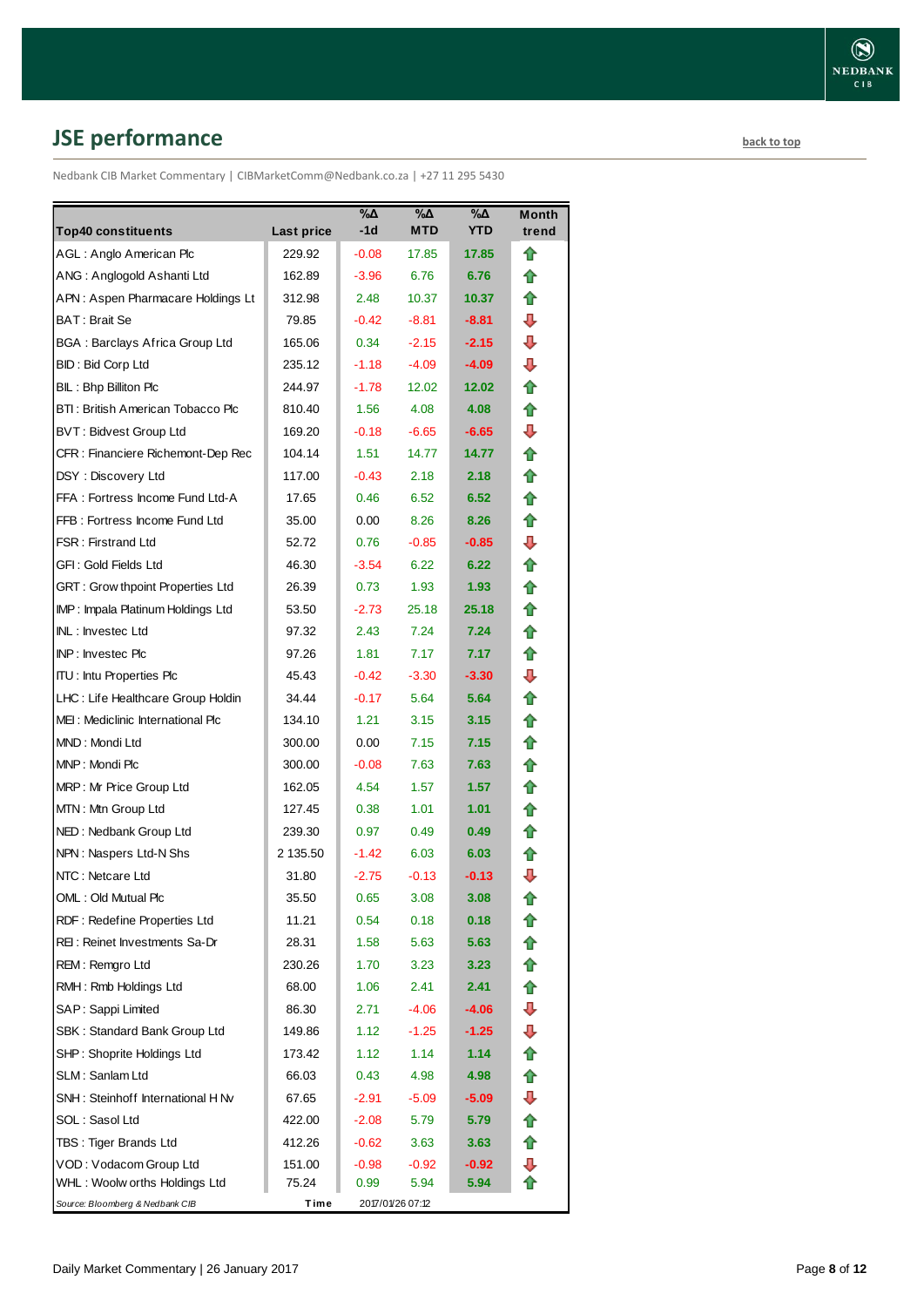# <span id="page-8-0"></span>**Last day to trade back to the contract of the contract of the contract of the contract of the contract of the contract of the contract of the contract of the contract of the contract of the contract of the contract of t**

Susan Correia [| Scorreia@Nedbankcapital.co.za](mailto:Scorreia@Nedbankcapital.co.za) | +27 11 295 8227

| <b>Share Code</b> | Share name                   | Dividend / interest rate    |  |
|-------------------|------------------------------|-----------------------------|--|
| 31 January 2017   |                              |                             |  |
| <b>CULP</b>       | <b>Cullinana Hldgs Prefs</b> | dividend $\omega$ 5.5cps    |  |
| <b>ESR</b>        | Esor Limited                 | Rights Offer 25:100 @ 38cps |  |
| <b>GDN</b>        | Gooderson Leisure Corp Ltd   | Merger @ 85cps              |  |
| <b>NPKP</b>       | Nampak Ltd Prefs             | dividend @ 6cps             |  |
| NPP1              | Nampak Ltd Prefs             | dividend $@$ 6.5cps         |  |

*Source: JSE*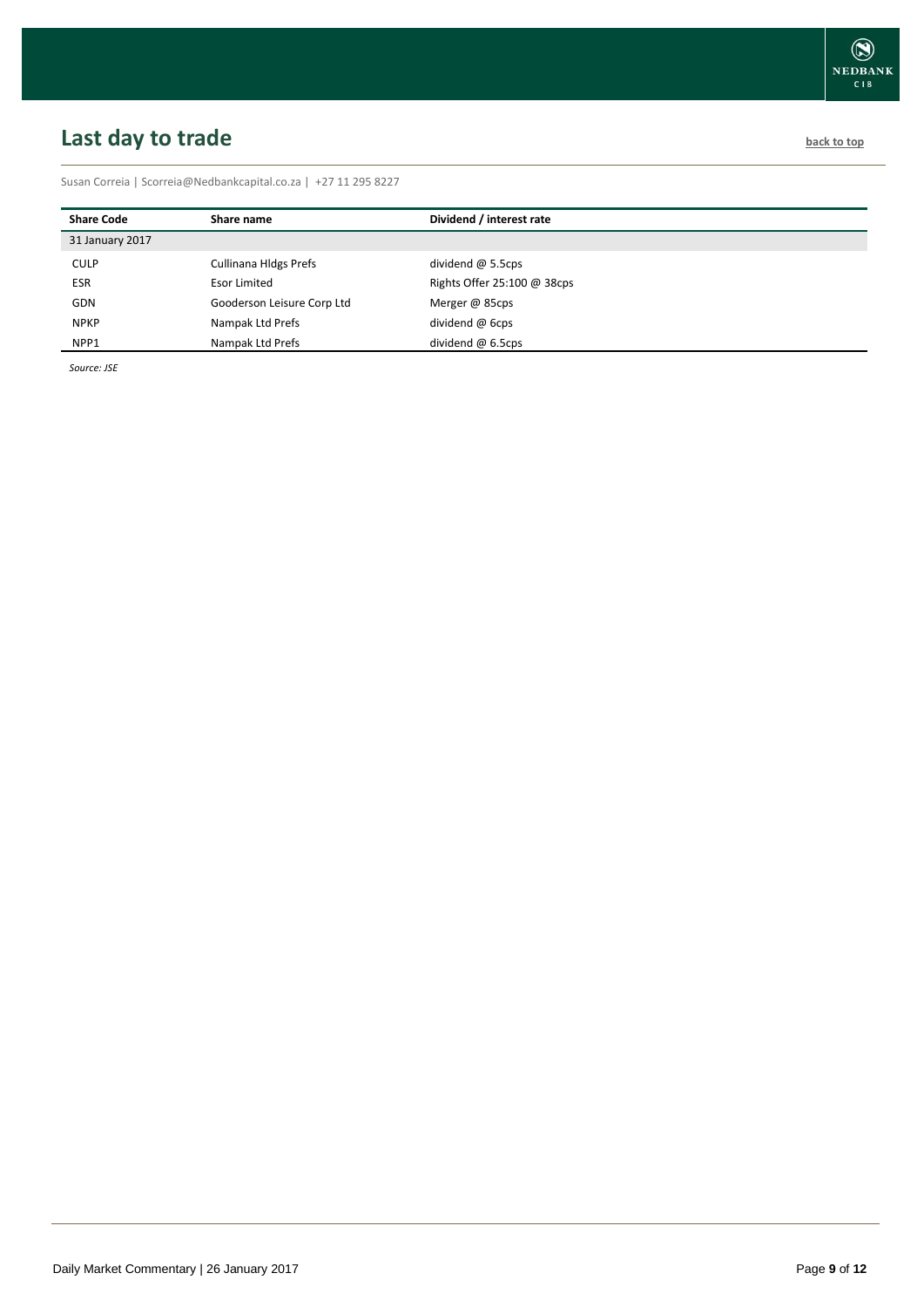## **Economic calendar [back to top](#page-0-0) back to top**

Nedbank CIB Market Commentary | CIBMarketComm@Nedbank.co.za | +27 11 295 5430

| <b>Time</b> | Country Event |                                  | Period     | Survey                   | Actual                   | Prior    | <b>Revised</b>                                      |
|-------------|---------------|----------------------------------|------------|--------------------------|--------------------------|----------|-----------------------------------------------------|
| 25-Jan      |               |                                  |            |                          |                          |          |                                                     |
| 01:50       | <b>JN</b>     | <b>Trade Balance</b>             | Dec        | ¥270.0b                  | ¥641.4b                  | ¥152.5b  | ¥150.8b                                             |
| 01:50       | JN            | <b>Exports YoY</b>               | Dec        | 1.20%                    | 5.40%                    | $-0.40%$ | $\overline{\phantom{a}}$                            |
| 01:50       | JN            | <b>Imports YoY</b>               | <b>Dec</b> | $-0.80%$                 | $-2.60%$                 | $-8.80%$ | $\overline{\phantom{a}}$                            |
| 11:00       | <b>GE</b>     | <b>IFO Business Climate</b>      | Jan        | 111.30                   | 109.80                   | 111.00   | $\overline{\phantom{a}}$                            |
| 11:00       | GE            | <b>IFO Expectations</b>          | Jan        | 105.80                   | 103.20                   | 105.60   | 105.50                                              |
| 11:00       | GE            | <b>IFO Current Assessment</b>    | Jan        | 117.00                   | 116.90                   | 116.60   | 116.70                                              |
| 14:00       | US            | <b>MBA Mortgage Applications</b> | 2017/01/20 | --                       | 4.0%                     | 0.80%    | $\mathbf{u}$                                        |
| $26$ -Jan   |               |                                  |            |                          |                          |          |                                                     |
| 09:00       | <b>GE</b>     | <b>GfK Consumer Confidence</b>   | Feb        | 10.00                    | $\overline{\phantom{a}}$ | 9.90     | $-$                                                 |
| 11:30       | UK            | GDP QoQ                          | 4Q A       | 0.50%                    | $\overline{\phantom{a}}$ | 0.60%    | $-$                                                 |
| 11:30       | UK            | <b>GDP YoY</b>                   | 4QA        | 2.10%                    | $\overline{\phantom{a}}$ | 2.20%    | $\overline{\phantom{a}}$                            |
| 11:30       | SA            | PPI MoM                          | Dec        | 0.30%                    | $\overline{\phantom{a}}$ | 0.40%    | $-\hbox{--}$                                        |
| 11:30       | SA            | PPI YoY                          | <b>Dec</b> | 6.90%                    | --                       | 6.90%    | $-\hbox{--}$                                        |
| 15:30       | US            | Wholesale Inventories MoM        | Dec P      | $\hspace{0.05cm} -$      | $\overline{\phantom{a}}$ | 1.00%    | $\hspace{0.05cm} -\hspace{0.05cm} -\hspace{0.05cm}$ |
| 15:30       | <b>US</b>     | Chicago Fed Nat Activity Index   | Dec        | --                       | $\overline{\phantom{a}}$ | (0.27)   |                                                     |
| 15:30       | US            | <b>Initial Jobless Claims</b>    | 2017/01/21 | --                       | $\overline{\phantom{a}}$ | 234k     |                                                     |
| 15:30       | US            | <b>Continuing Claims</b>         | 2017/01/14 | $\overline{\phantom{a}}$ | --                       | 2046k    | $-$                                                 |
| 16:45       | US            | Markit US Services PMI           | Jan P      | $\overline{\phantom{a}}$ | $\overline{\phantom{a}}$ | 53.90    | --                                                  |
| 16:45       | US            | Markit US Composite PMI          | Jan P      | --                       | --                       | 54.10    |                                                     |
| 17:00       | <b>US</b>     | New Home Sales                   | Dec        | 586k                     | --                       | 592k     |                                                     |
| 17:00       | US            | Leading Index                    | Dec        | 0.50%                    | $-$                      | 0.00%    | --                                                  |

*Source: Bloomberg*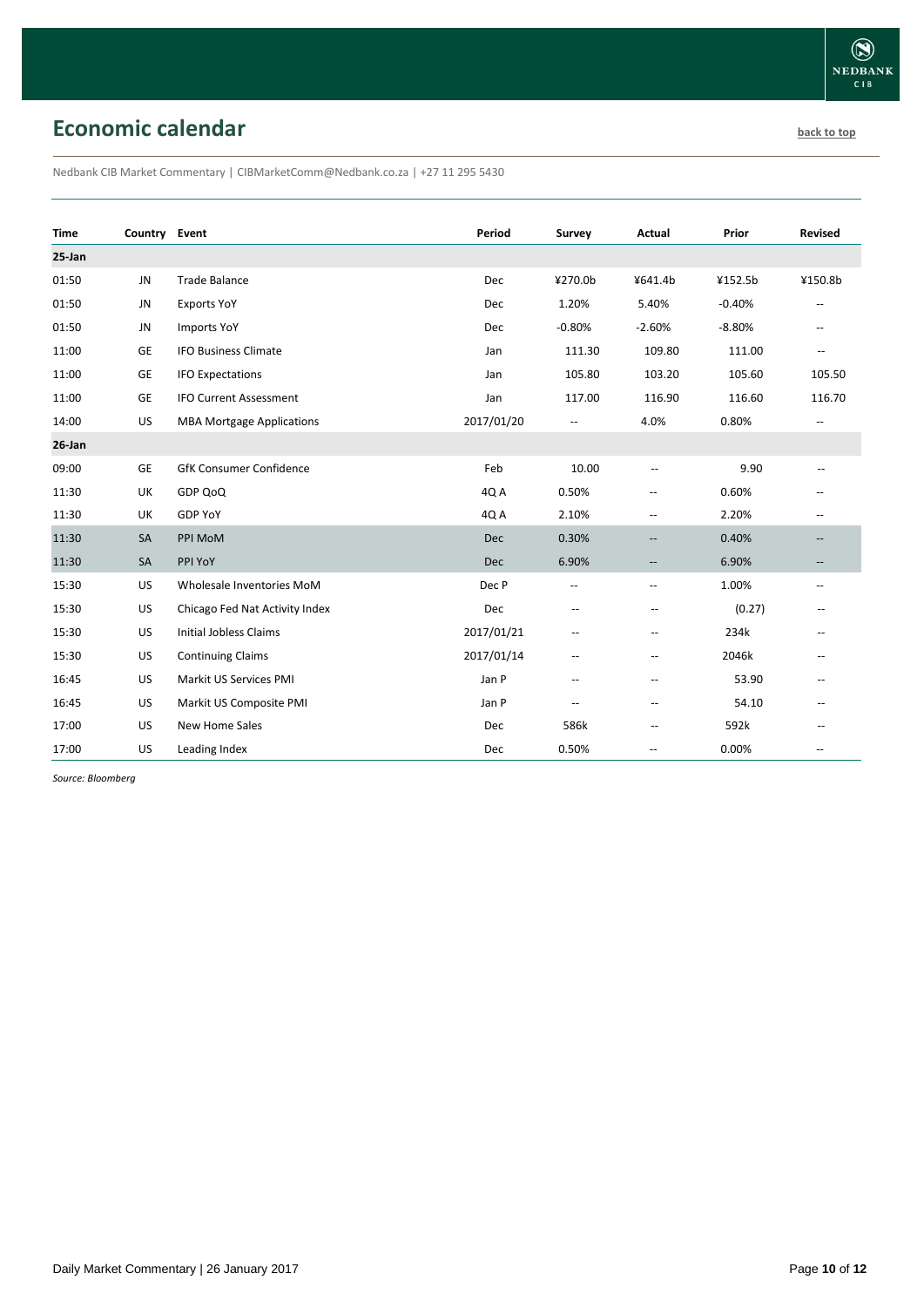### <span id="page-10-0"></span>**Contacts**

**Head: Strategic Research Mohammed Yaseen Nalla, CFA** (011) 295 5430

**ALM Portfolio Management** (011) 535 4042

**Equities Sales and Distribution** (011) 535 4030/31

**Forex Institutional Sales Desk** (011) 535 4005

**Interest Rate Swaps & FRA's Trading** (011) 535 4004

**Money Market Institutional Sales Desk** (011) 535 4008

**Treasury: Economic Analyst Reezwana Sumad** (011) 294 1753

**Bond Trading** (011) 535 4021

**Forex Business Banking Sales Desk** (011) 535 4003

**Forex Retail Sales Desk** (011) 535 4020

**Money Market Business Banking Sales Desk** (011) 535 4006

**Non Soft & Soft Commodities Trading** (011) 535 4038

**Credit Derivatives**  (011) 535 4047

**Forex Corporate Sales Desk** JHB (011) 535 4002; DBN (031) 327 3000; CTN (021) 413 9300

**Inflation Trading** (011) 535 4026

**Money Market Corporate Sales Desk** JHB (011) 535 4007; DBN (031) 327 3000; CTN (021) 413 9300

**Preference shares desk** (011) 535 4072